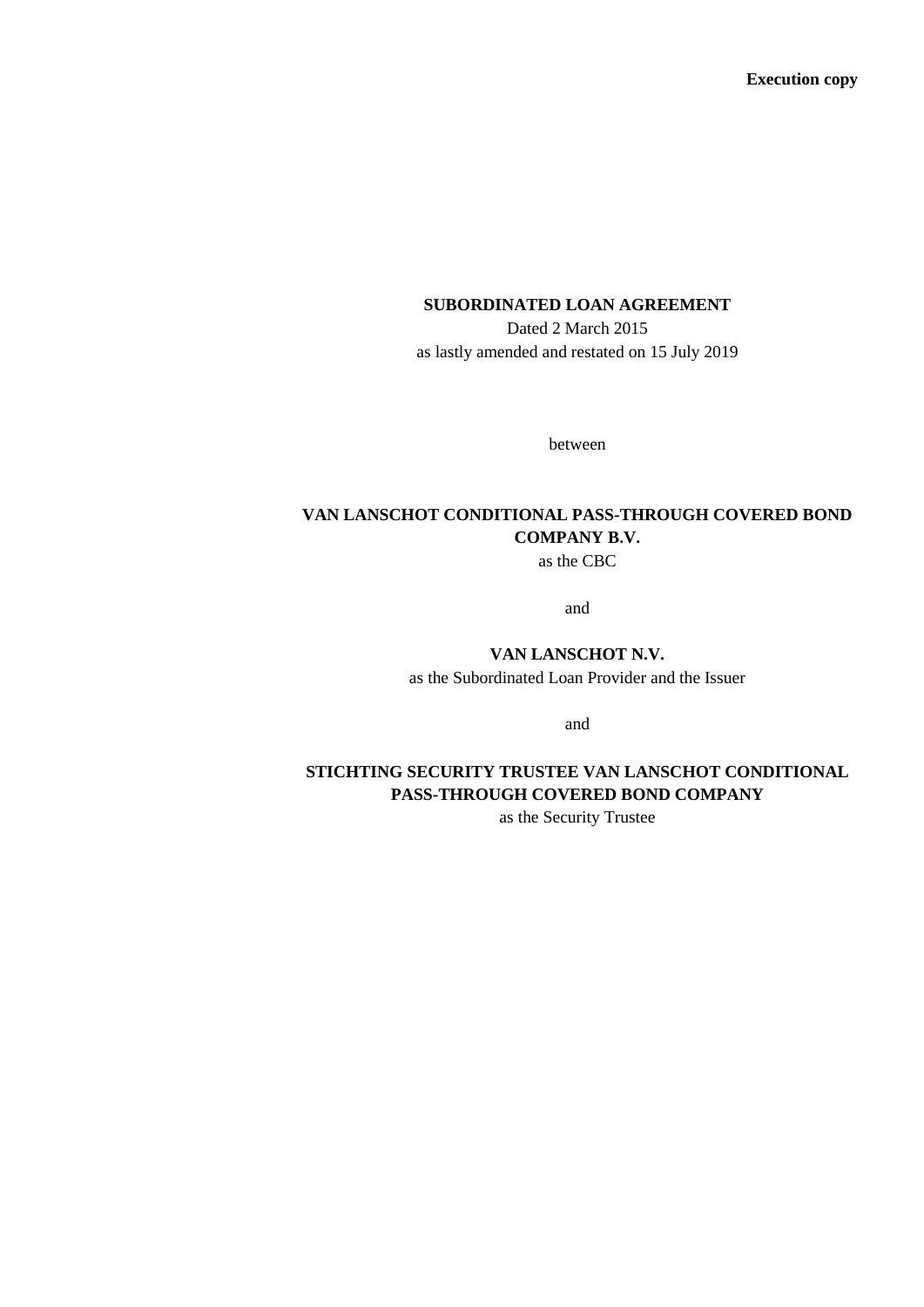## **TABLE OF CONTENTS**

# **CLAUSE PAGE**

| $\mathbf{1}$             |                                                    |
|--------------------------|----------------------------------------------------|
| $\overline{2}$           |                                                    |
| 3                        |                                                    |
| $\overline{\mathcal{A}}$ |                                                    |
| 5                        |                                                    |
| 6                        |                                                    |
| 7                        |                                                    |
| 8                        |                                                    |
| 9                        |                                                    |
| 10                       |                                                    |
| 11                       |                                                    |
| 12                       |                                                    |
| 13                       |                                                    |
| 14                       |                                                    |
| 15                       |                                                    |
| 16                       |                                                    |
| 17                       | NO DISSOLUTION, NO NULLIFICATION, NO SUSPENSION 11 |
| 18                       |                                                    |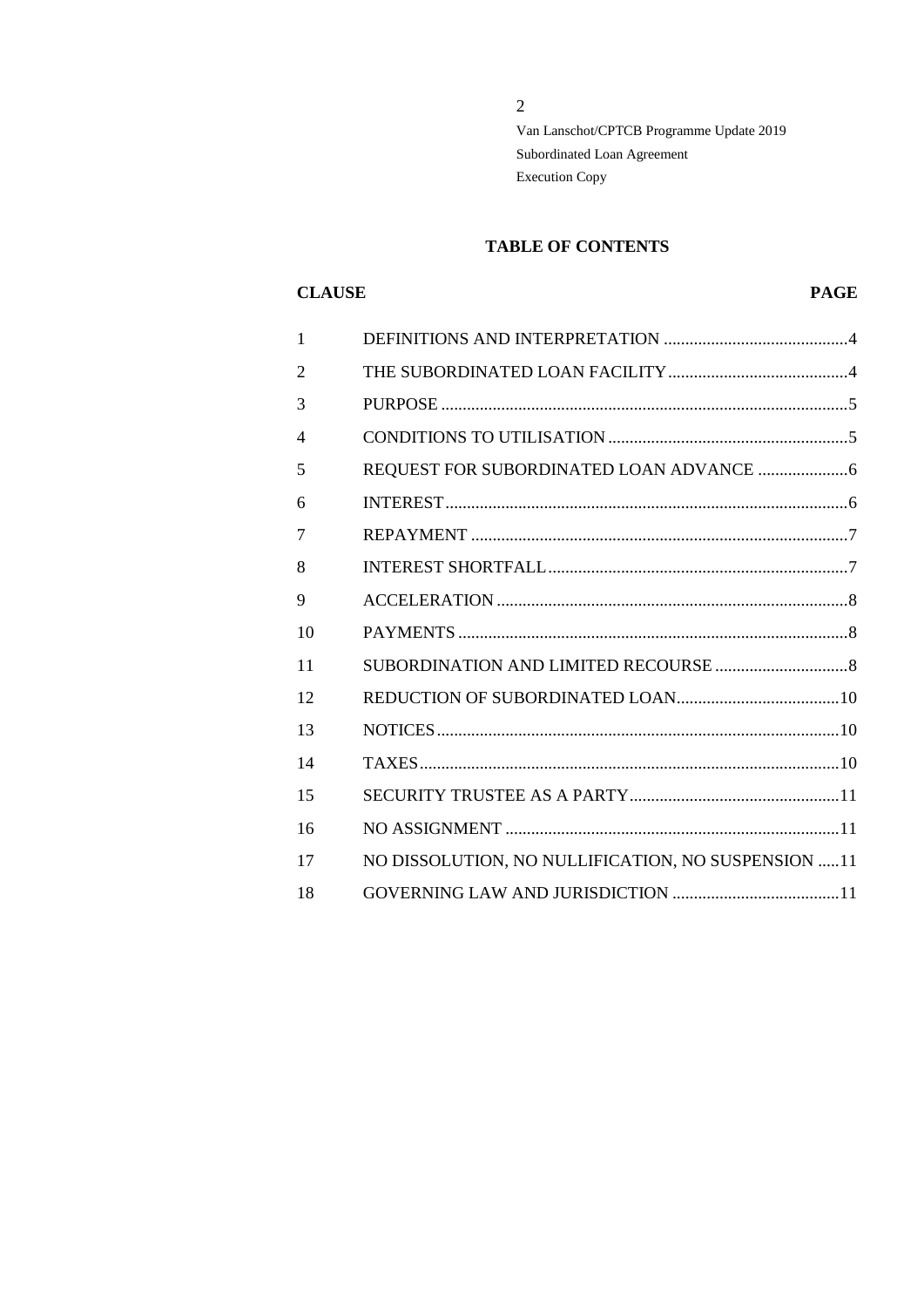**THIS SUBORDINATED LOAN AGREEMENT** is dated 2 March 2015 as lastly amended and restated on 15 July 2019 and made between:

- A. **VAN LANSCHOT CONDITIONAL PASS-THROUGH COVERED BOND COMPANY B.V.**, a private company with limited liability (*besloten vennootschap met beperkte aansprakelijkheid*) organised under the laws of the Netherlands, and established in Amsterdam, the Netherlands (the "**CBC**");
- B. **VAN LANSCHOT N.V.**, a public company with limited liability (*naamloze vennootschap met beperkte aansprakelijkheid*) organised under the laws of the Netherlands and established in 's-Hertogenbosch, the Netherlands (the "**Subordinated Loan Provider** and the **Issuer**"); and
- C. **STICHTING SECURITY TRUSTEE VAN LANSCHOT CONDITIONAL PASS-THROUGH COVERED BOND COMPANY**, a foundation (*stichting*) organised under the laws of the Netherlands, and established in Amsterdam, the Netherlands (the "**Security Trustee**").

## **WHEREAS:**

- A. The Issuer has set up the Programme on 2 March 2015.
- B. In connection with the establishment of the Programme it is required that the CBC issues the Guarantee. In order to enable the CBC to pay the Guaranteed Amounts, sufficient Eligible Assets need to be held by the CBC.
- C. Under the Programme the Transferor may sell and transfer from time to time Eligible Assets to the CBC and the CBC may purchase and accept the transfer of the Eligible Assets.
- D. The CBC has opened a Reserve Account which should be credited by the CBC with an amount equal to the higher of (i) the Reserve Account Required Amount and (ii) the Liquidity Reserve Required Amount and such further amounts as are necessary from time to time to ensure that an amount up to the higher of (i) the Reserve Account Required Amount and (ii) the Liquidity Reserve Required Amount is credited to the Reserve Account.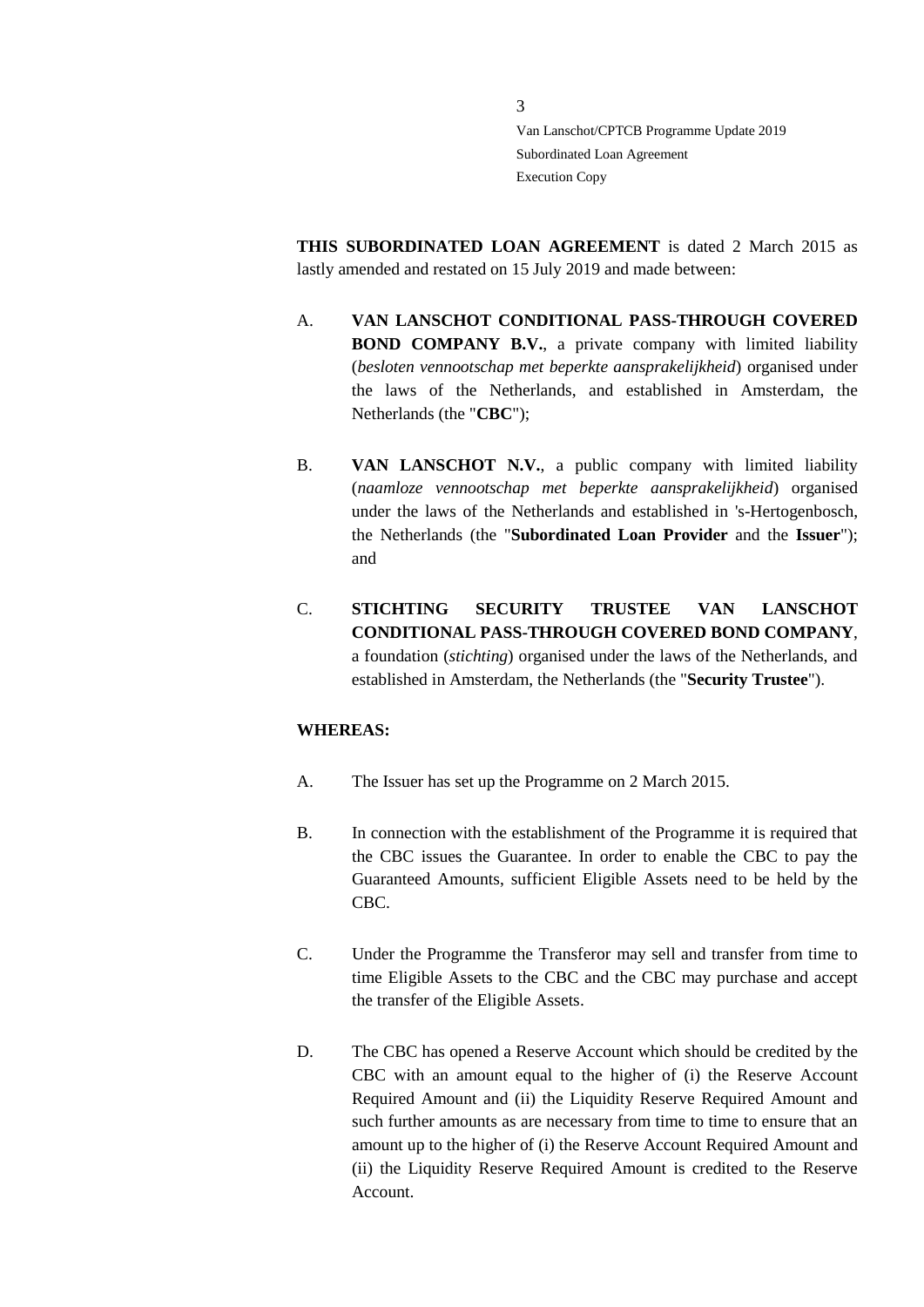E. For the purpose of (i) paying the purchase price for the Mortgage Receivables, New Mortgage Receivables and Substitution Assets payable by the CBC to the relevant Transferor and (ii) crediting the Reserve Account up to the higher of (i) the Reserve Account Required Amount and (ii) the Liquidity Reserve Required Amount, the Subordinated Loan Provider is willing to make available to the CBC a Subordinated Loan Facility subject to and in accordance with the terms of this Agreement.

# **IT IS AGREED** as follows:

# <span id="page-3-0"></span>**1 DEFINITIONS AND INTERPRETATION**

- 1.1 In this Agreement (including its recitals), except so far as the context otherwise requires, words, expressions and capitalised terms used herein and not otherwise defined or construed herein shall have the meanings defined or construed in the master definitions agreement dated 2 March 2015 and signed by, amongst others, the parties to this Agreement, as the same may be amended, restated, novated, supplemented or otherwise modified from time to time (the "**Master Definitions Agreement**"). The rules of usage and of interpretation as set forth in the Master Definitions Agreement and all other agreements and understandings between the parties hereto contained therein shall apply to this Agreement, unless otherwise provided herein.
- 1.2 The expressions "**Agreement**" shall herein mean this Subordinated Loan Agreement.

## <span id="page-3-1"></span>**2 THE SUBORDINATED LOAN FACILITY**

2.1 The Subordinated Loan Provider undertakes to make available to the CBC the Subordinated Loan Facility and shall advance the Subordinated Loan Advances, upon receipt of a request for a Subordinated Loan Advance as set out in Clause [5,](#page-5-0) subject to and in accordance with the terms and conditions of this Agreement, (A) on the first Transfer Date and each Transfer Date thereafter, in an amount equal to the Initial Purchase Price for the Mortgage Receivables, New Mortgage Receivables and Substitution Assets due and payable by the CBC to the relevant Transferor on such Transfer Date in accordance with the Guarantee Support Agreement and (B) on any day, in an amount equal to the excess of (x) the higher of (I) the Reserve Account Required Amount and (II) the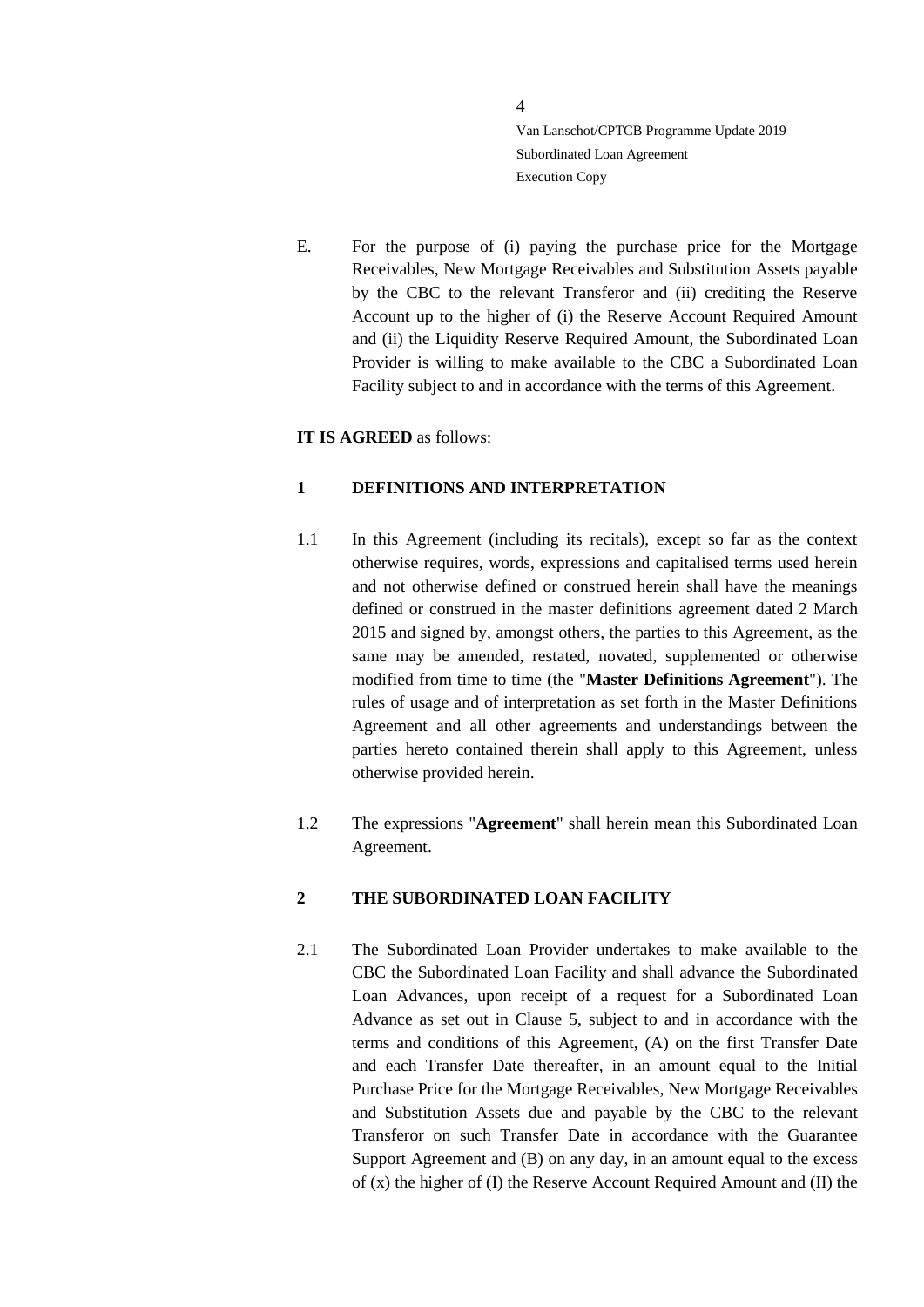Liquidity Reserve Required Amount over (y) the balance standing to the credit of the Reserve Account on such date, if any (each such day on which a Subordinated Loan Advance is advanced, a "**Utilisation Date**").

2.2 The amount of the Subordinated Loan Facility is EUR 5,000,000,000 (unless agreed otherwise in writing).

# <span id="page-4-0"></span>**3 PURPOSE**

- 3.1 The Subordinated Loan Facility shall be used by the CBC for the purpose of (i) paying the purchase price for the Mortgage Receivables, the New Mortgage Receivables and Substitution Assets payable by the CBC to the Transferor and (ii) crediting, from time to time, the balance of the Reserve Account up to the higher of (a) the Reserve Account Required Amount and (b) the Liquidity Reserve Required Amount.
- 3.2 The Subordinated Loan Provider is not bound to monitor or verify the application of any amount borrowed pursuant to this Agreement.

## <span id="page-4-1"></span>**4 CONDITIONS TO UTILISATION**

The obligation of the Subordinated Loan Provider to make available any Subordinated Loan Advance under this Agreement shall be subject to the fulfilment on or prior to each Utilisation Date of the following conditions:

- (a) a request for a Subordinated Loan Advance as set out in Clause [5](#page-5-0) below has been served;
- (b) the aggregate amount outstanding under the Subordinated Loan Facility including the relevant requested Subordinated Loan Advance on such date does not exceed the amount specified in Clause 2.2 above;
- (c) other than in case a Subordinated Loan Advance is requested for the purpose of paying the purchase price for New Mortgage Receivables and Substitution Assets, no Issuer Acceleration Notice has been served nor a CBC Event of Default has occurred; and
- (d) the request is made for the purpose set out in Clause 3.1 only.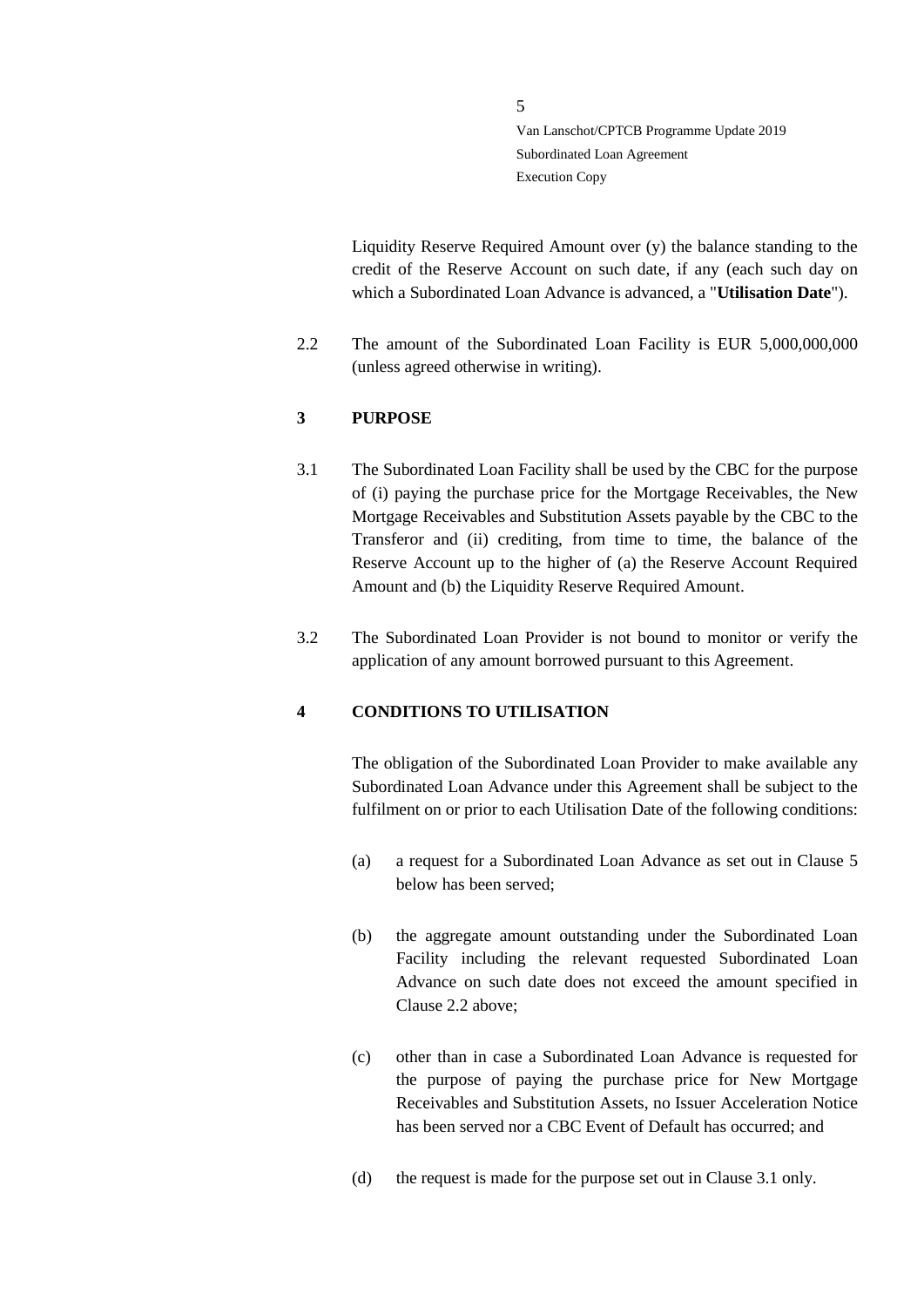## <span id="page-5-0"></span>**5 REQUEST FOR SUBORDINATED LOAN ADVANCE**

The CBC, or the Administrator on its behalf, may request the Subordinated Loan Provider to grant a Subordinated Loan Advance in the form as agreed between the Subordinated Loan Provider and the CBC.

#### <span id="page-5-1"></span>**6 INTEREST**

- 6.1 Each Subordinated Loan Advance and any interest accrued pursuant to Clause [8.2](#page-6-2) will bear interest, by reference to successive CBC Payment Periods, from (and including) the relevant Utilisation Date until (but excluding) the day such Subordinated Loan Advance (and all accrued interest thereon) is repaid in full, initially at a rate of 1.3 per cent. per annum, which rate will be reset on the CBC Payment Period falling in June of each year by the Subordinated Loan Provider at a rate which is in line with the current trading yield of the last publicly issued senior unsecured debt obligations of the Issuer under its EUR 5,000,000,000 Debt Issuance Programme (or any successor or alternative issuance programme of the Issuer), unless the Subordinated Loan Provider determines that such rate substantially deviates from the rate which at such date would expected to be payable by the Subordinated Loan Provider on such senior unsecured debt obligations, in which case the Subordinated Loan Provider will set the interest rate at a level which it, in its reasonable discretion, determines to be a fair interest rate for the Subordinated Loan Provider's senior unsecured debt obligations and based on the interest rate levels as indicated for new senior unsecured issues by (prospective) dealers on the EUR 5,000,000,000 Debt Issuance Programme (or any successor or alternative issuance programme of the Issuer).
- 6.2 Interest on each Subordinated Loan Advance and any interest accrued pursuant to Clause [8.2](#page-6-2) will be payable in arrears on each CBC Payment Date.
- 6.3 Interest shall be calculated by reference to any CBC Payment Period on the basis of the actual number of days elapsed in the relevant CBC Payment Period, or, in respect of the first interest payment in respect of a new Subordinated Loan Advance from and including the Utilisation Date up to and including the last day of the CBC Payment Period in which such Utilisation Date falls and a 365 day year.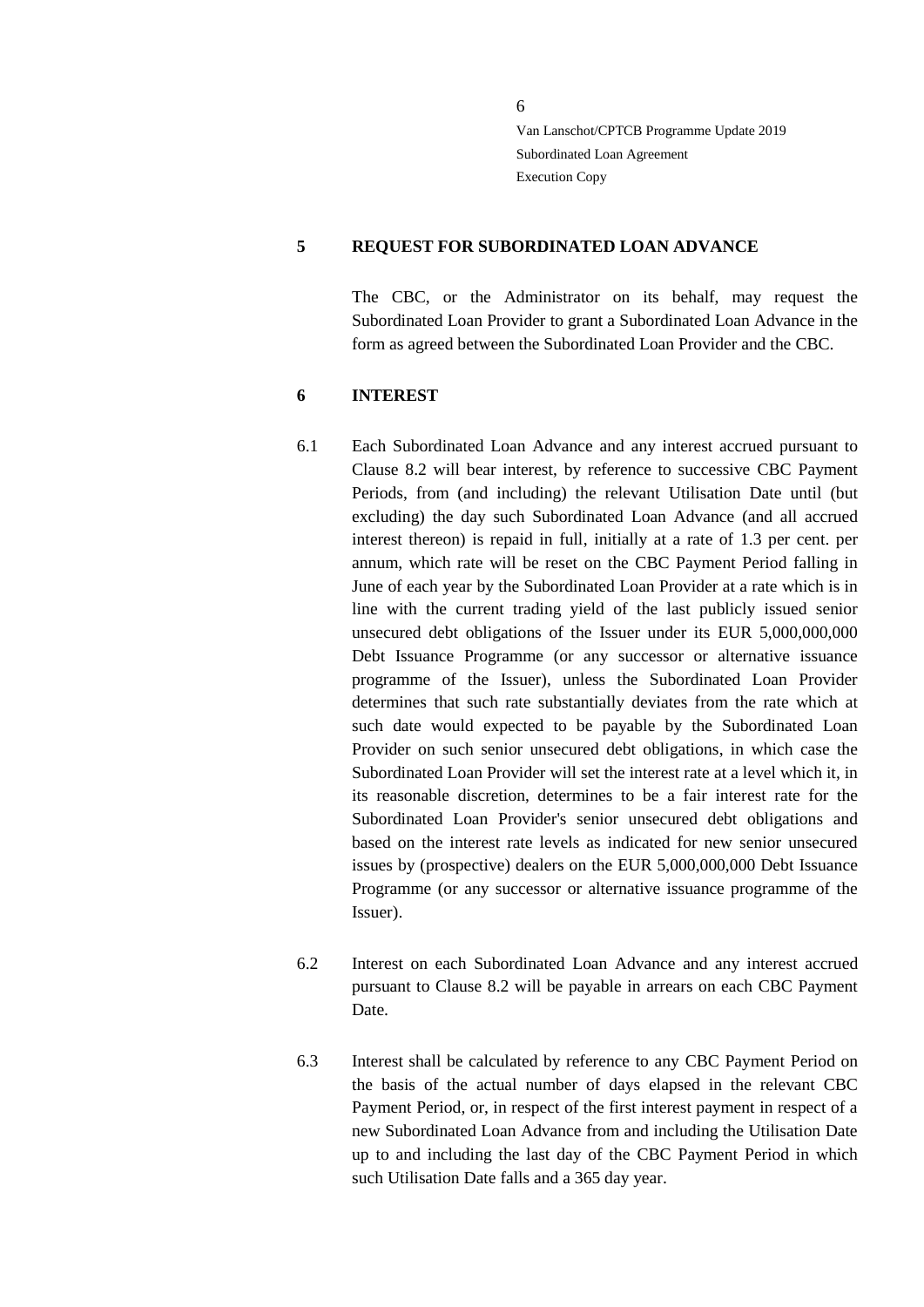6.4 For the avoidance of doubt, no commitment fee or other charges will accrue on the undrawn part of the Subordinated Loan Facility.

# <span id="page-6-0"></span>**7 REPAYMENT**

- 7.1 The Subordinated Loan outstanding under this Agreement shall be repaid ultimately on the CBC Payment Date falling in the month in which the 47<sup>th</sup> anniversary of the last Issue Date under the Programme falls.
- 7.2 On each CBC Payment Date the CBC will apply the Subordinated Loan Available Redemption Amount towards redemption of the Subordinated Loan with a maximum of the Subordinated Loan Maximum Redemption Amount.
- 7.3 After (i) a Breach of Asset Cover Test Notice (to the extent the Breach of Asset Cover Test is not remedied on such date) or (ii) an Issuer Acceleration Notice and a Notice to Pay is served on the CBC, the CBC will not have funds available in accordance with the CBC Priority of Payments for any payments to the Subordinated Loan Provider unless all Covered Bonds have been redeemed in full.

# <span id="page-6-1"></span>**8 INTEREST SHORTFALL**

- <span id="page-6-3"></span>8.1 If on any CBC Payment Date the CBC has insufficient funds available to it to satisfy its obligations to pay the full amount of interest that would have been due on the Subordinated Loan but for Clause [8.2,](#page-6-2) the amount available (if any) shall be applied to pay interest on such Subordinated Loan.
- <span id="page-6-2"></span>8.2 In the event of a shortfall as described in Clause [8.1,](#page-6-3) such shortfall shall not be treated as due on that CBC Payment Date for the purposes of this Agreement, but shall accrue interest as long as it remains outstanding at the rate of interest applicable to the Subordinated Loan for such period, and such shortfall and accrued interest thereon will be aggregated as if it were interest due on the next succeeding CBC Payment Date and the CBC, or the Administrator on its behalf, shall credit the Subordinated Loan Interest Deficiency Ledger pursuant to Clause 6 of the Administration Agreement with the amount of such shortfall.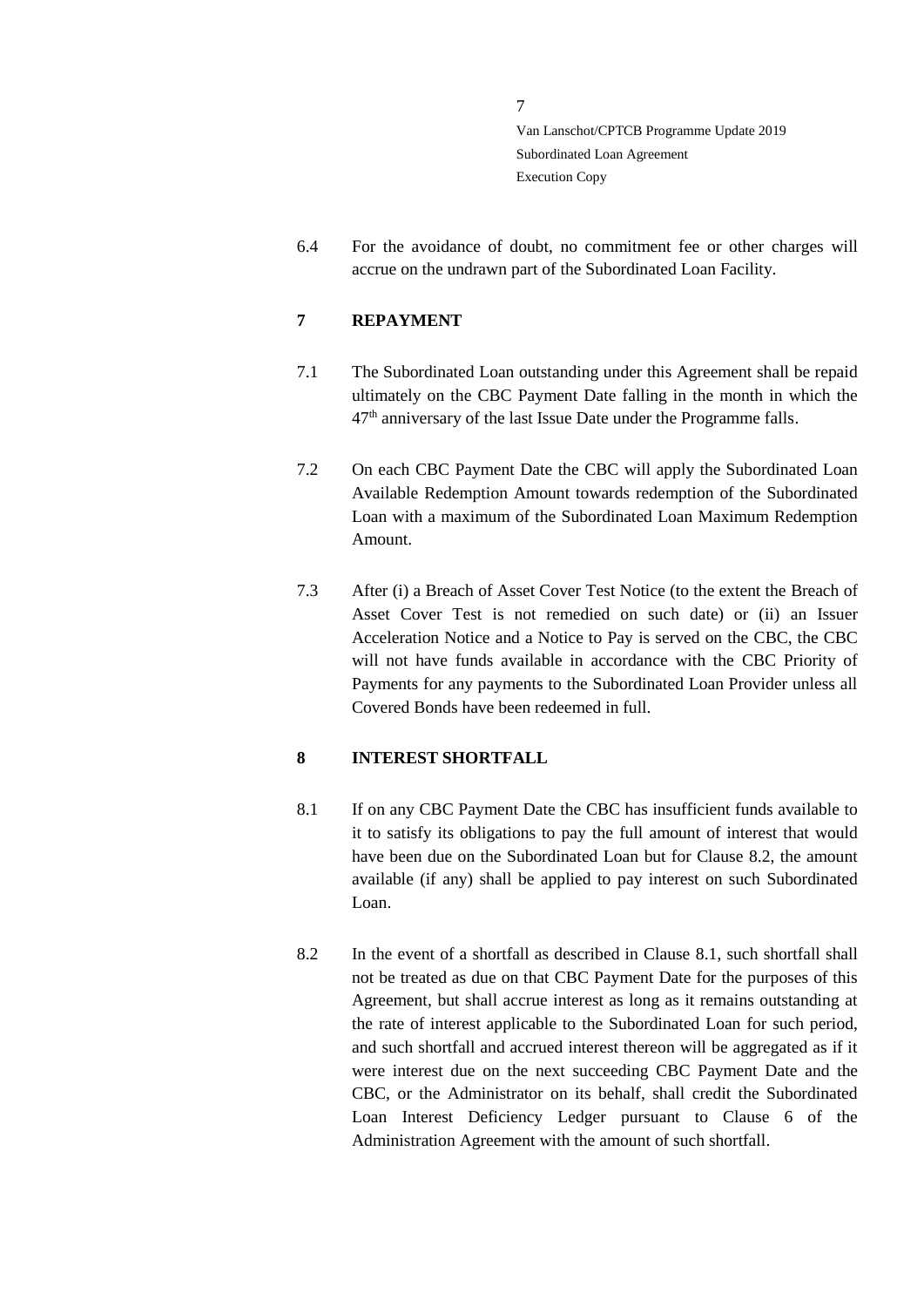# <span id="page-7-0"></span>**9 ACCELERATION**

- 9.1 If a CBC Event of Default occurs the Subordinated Loan Provider may by notice to the CBC declare that the Subordinated Loan shall become immediately due and payable upon which the Subordinated Loan shall become immediately due and payable, subject to Clause 11.1.
- 9.2 The CBC shall immediately notify in writing the Subordinated Loan Provider of the occurrence of such CBC Event of Default.

## <span id="page-7-1"></span>**10 PAYMENTS**

- 10.1 All payments to be made hereunder by the CBC shall be made in euro in immediately available funds to the Subordinated Loan Provider's account as the Subordinated Loan Provider may have specified in writing to the CBC for this purpose. If any sum falls due hereunder otherwise than on a Business Day, it shall be paid on the next succeeding Business Day.
- 10.2 If the Subordinated Loan Advance is requested and made to finance the Initial Purchase Price for Mortgage Receivables, New Mortgage Receivables, or Substitution Assets, the CBC will, unless otherwise indicated by it, be deemed to have requested the Subordinated Loan Provider to pay the amount of the Subordinated Loan Advance directly to the relevant Transferor on its behalf as payment of the Initial Purchase Price for the Mortgage Receivables, New Mortgage Receivables, or Substitution Assets. The relevant Transferor and the Subordinated Loan Provider may amongst themselves agree to transfer such amount or otherwise settle the amount due including by means of set-off or netting.
- 10.3 On a CBC Payment Date on which New Mortgage Receivables or Substitution Assets are purchased by the CBC, the amount set off pursuant to this Clause 10 will be reported by the Issuer in a Subordinated Loan Drawing Report in a form to be agreed between the parties to this Agreement, and provided to the CBC, the Security Trustee and the Subordinated Loan Provider.

#### <span id="page-7-2"></span>**11 SUBORDINATION AND LIMITED RECOURSE**

11.1 The parties hereby agree that the Subordinated Loan shall be subordinated to all other amounts payable ranking higher in the CBC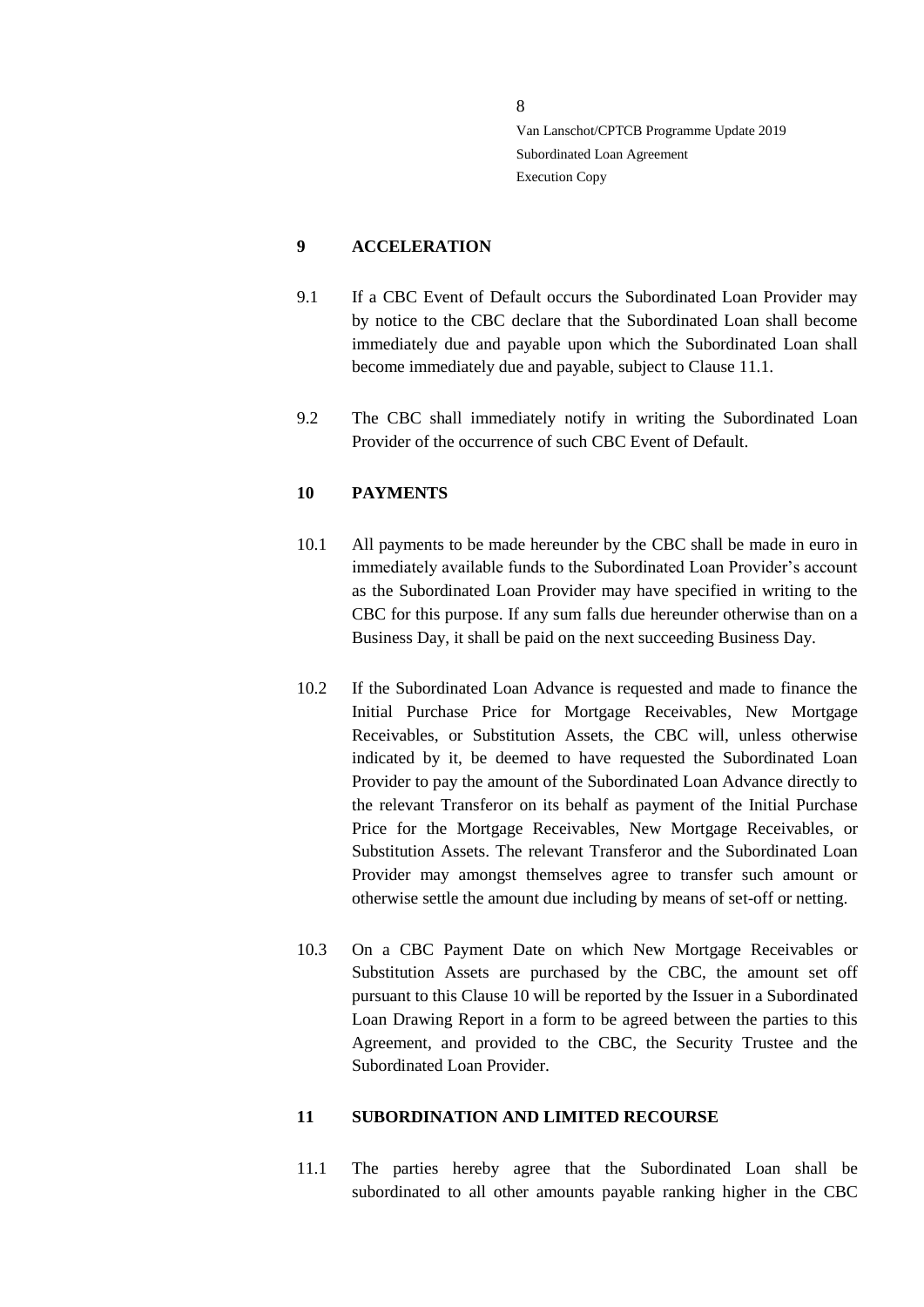Priority of Payments or, after the service of an CBC Acceleration Notice, the Post CBC Acceleration Priority of Payments.

- 11.2 The Subordinated Loan Provider agrees to be bound by the provisions of the Trust Deed, relating to it as if these provisions were set forth herein. In case of a conflict between the provisions of the Trust Deed and this Agreement the provisions of the Trust Deed shall prevail.
- 11.3 The Subordinated Loan Provider covenants that, except as permitted under any of the Transaction Documents, it will not set off or claim to set off the Subordinated Loan or any interest thereon or any part of either thereof against any liability owed by it (in any of its capacities) to the CBC.
- 11.4 For as long as no CBC Acceleration Notice has been served, the CBC shall only be required to make repayments of all or any part of the Subordinated Loan if, and to the extent that the Interest Available Amount and the Principal Available Amount are sufficient after making the payments and provisions referred to in items (a) through (k) of the CBC Priority of Payments.
- 11.5 The Subordinated Loan Provider shall have no further claim against the CBC for the principal amount outstanding under the Subordinated Loan after the date on which the CBC no longer holds any Transferred Assets and there is no balance standing to the credit of the CBC Transaction Accounts and the CBC has no further rights under or in connection with any of the Transaction Documents.
- 11.6 In the event that the security created pursuant to the Pledge Agreements in respect of the Covered Bonds and the Coupons appertaining thereto has been fully enforced and the proceeds of such enforcement and any other amounts received by the Security Trustee, after payment of all other claims ranking under the Trust Deed in priority to the Subordinated Loan, are insufficient to pay in full all principal and interest, if any, and other amounts whatsoever due in respect of such Subordinated Loan, the Subordinated Loan Provider, shall have no further claim against the CBC or the Security Trustee in respect of any such unpaid amounts.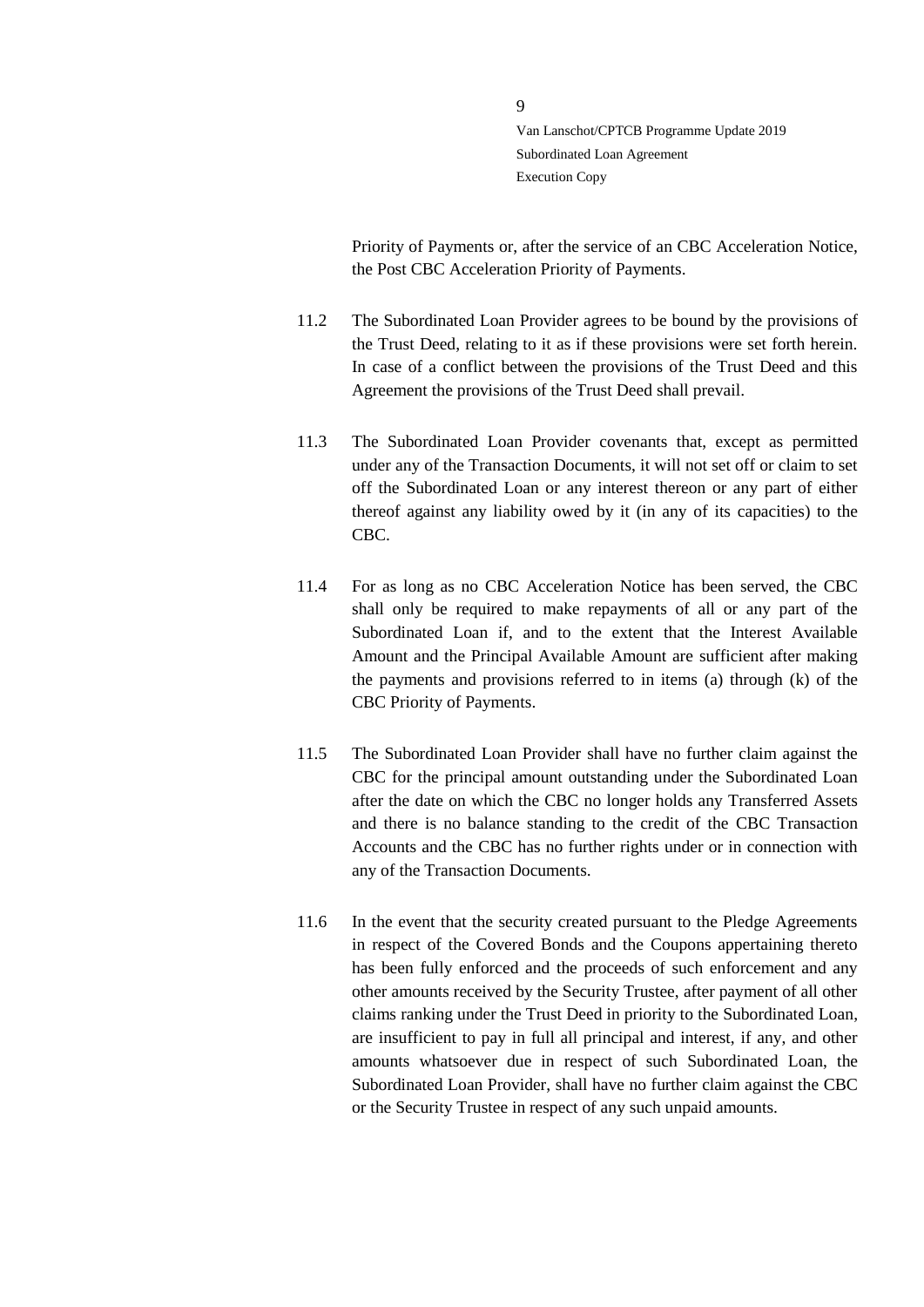## <span id="page-9-0"></span>**12 REDUCTION OF SUBORDINATED LOAN**

In connection with the CBC issuing the Guarantee, the Subordinated Loan Provider, the Issuer and the CBC agree that each time when the CBC has paid any Guaranteed Amount under the Guarantee, the Subordinated Loan may be reduced by the CBC with notice to the Issuer and to the Subordinated Loan Provider with an amount equal to the Guaranteed Amounts so paid by the CBC to the Covered Bondholders and the Couponholders. The Subordinated Loan will after such notice be reduced automatically with an amount equal to the amount paid by the CBC under the Guarantee.

# <span id="page-9-1"></span>**13 NOTICES**

Any notices to be given pursuant to this Agreement or to any of the parties hereto shall be sufficiently served if given in accordance with the Master Definitions Agreement.

## <span id="page-9-2"></span>**14 TAXES**

- 14.1 All payments to be made by the CBC to the Subordinated Loan Provider hereunder shall be made free and clear of and without deduction or withholding for or on account of tax unless the CBC is required by law to make such a payment subject to the deduction or withholding of tax, in which case the CBC shall promptly upon becoming aware thereof notify the Subordinated Loan Provider of such obligation, and shall make such payments subject to such deduction or withholding of tax which it is required to make.
- 14.2 If the CBC makes any payment hereunder in respect of which it is required to make any deduction or withholding, it shall pay the full amount required to be deducted or withheld to the relevant taxation or other authority within the time allowed for such payment under applicable law and shall deliver to the Subordinated Loan Provider, within thirty (30) calendar days after such payment falls due to the applicable authority, any original receipt (or a certified copy thereof) issued by such authority evidencing such payment.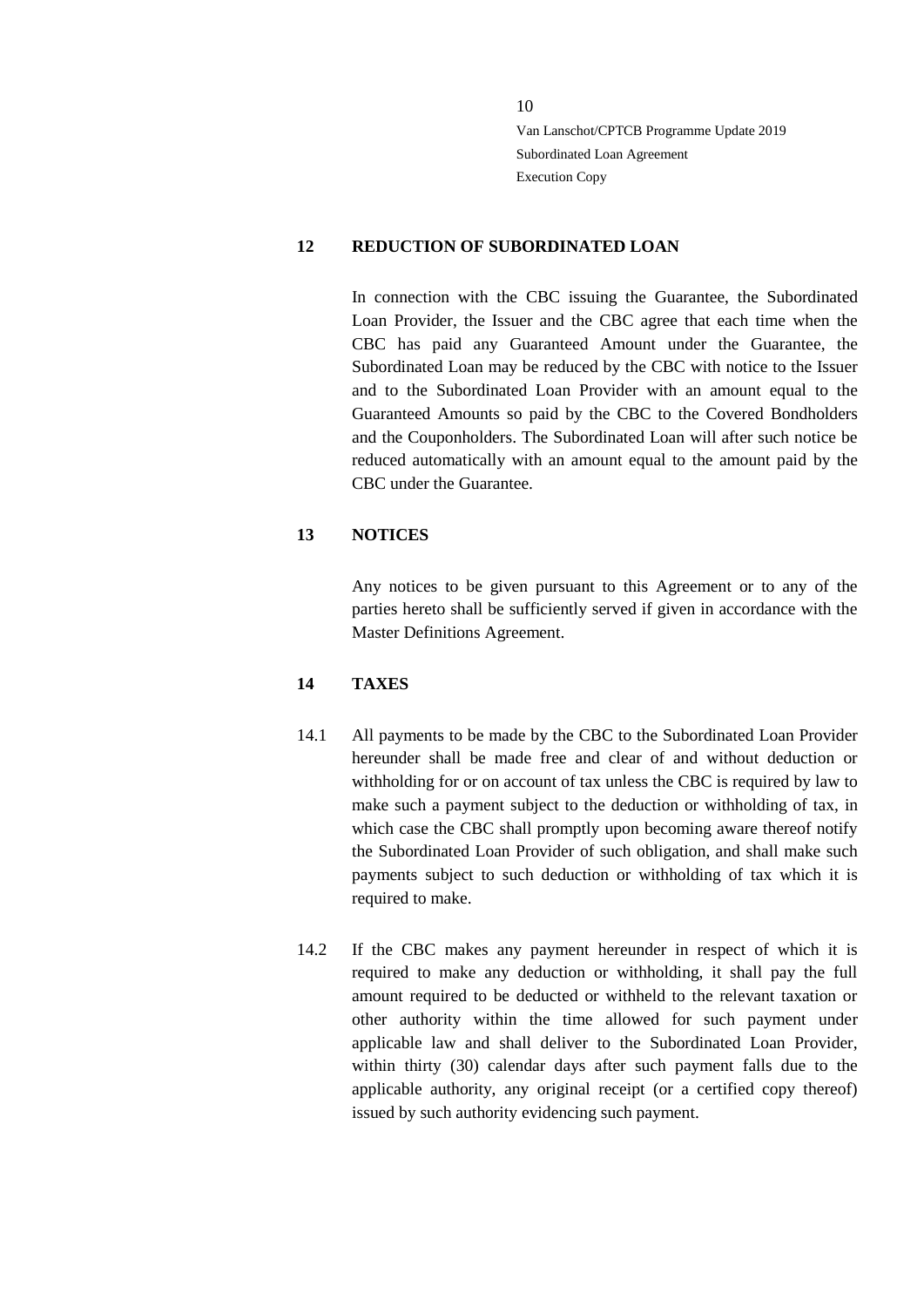## <span id="page-10-0"></span>**15 SECURITY TRUSTEE AS A PARTY**

The Security Trustee has agreed to become a party to this Agreement for the better preservation and enforcement of its rights under this Agreement but shall have no responsibility for any of the obligations of, nor assume any liabilities to, the Subordinated Loan Provider or to the CBC hereunder.

## <span id="page-10-1"></span>**16 NO ASSIGNMENT**

Other than in accordance with the Transaction Documents, this Agreement and each party's rights and obligations thereunder may not be assigned nor pledged by any of the parties hereto without the consent of all parties hereto.

#### <span id="page-10-2"></span>**17 NO DISSOLUTION, NO NULLIFICATION, NO SUSPENSION**

To the extent permitted by law, the parties hereby waive their rights pursuant to Articles 6:265 to 6:272 inclusive of the Dutch Civil Code to dissolve (*ontbinden*), or demand in legal proceedings the dissolution (*ontbinding*) of, this Agreement. Furthermore, to the extent permitted by law, the parties hereby waive their rights under Article 6:228 of the Dutch Civil Code to nullify (*vernietigen*), or demand in legal proceedings the nullification (*vernietiging*) of, this Agreement on the ground of error (*dwaling*). Each party to this Agreement irrevocably waives any right it may have at any time to suspend (*opschorten*) any obligation under this Agreement under sections 6:52, 6:262 and 6:263 of the Dutch Civil Code or any other applicable law.

## <span id="page-10-3"></span>**18 GOVERNING LAW AND JURISDICTION**

- 18.1 This Agreement, including Clause [18.2,](#page-10-4) and any non-contractual obligations arising out of or in connection with it shall be governed by and construed in accordance with the laws of the Netherlands.
- <span id="page-10-4"></span>18.2 Any disputes arising out of or in connection with this Agreement, including, without limitation, any disputes relating to any non-contractual obligations arising out of or in connection with this Agreement, shall be submitted to the exclusive jurisdiction of the competent court in Amsterdam, the Netherlands.